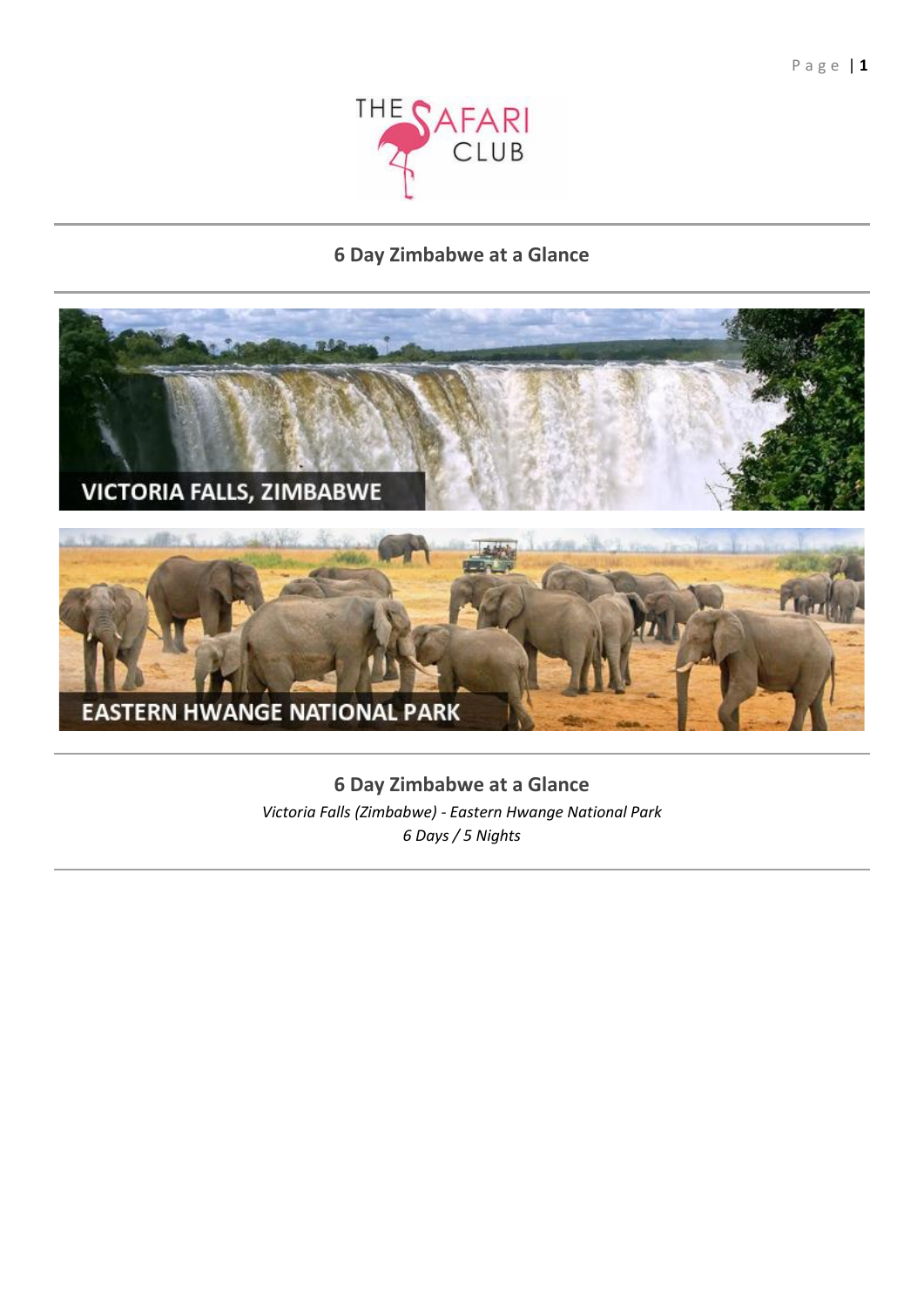

## **[Click here to view your Digital Itinerary](https://wetu.com/Itinerary/Landing/DA99DAFD-417A-4562-AD05-FF82A00DADC5)**

# **Introduction**

| <b>Start</b> | Accommodation              | <b>Destination</b>              | <b>Basis</b> | <b>Duration</b> |
|--------------|----------------------------|---------------------------------|--------------|-----------------|
| Day 1        | <b>Bayete Guest Lodge</b>  | Victoria Falls (Zimbabwe)       | B&B          | 2 Nights        |
| Day 3        | <b>Bomani Tented Lodge</b> | Eastern Hwange National<br>Park | FI           | 3 Nights        |

### **Key**

B&B: Bed and Breakfast

FI: Fully Inclusive - Bed, All Meals, Fees and Activities

## **Price**

USD 2350.00 per person sharing

# **Included**

Road transfer from Victoria Falls Airport - Bayete Guest Lodge

2 x nights Accommodation at Bayete Guest Lodge inclusive of accommodation in a deluxe room, breakfast, 1 x tour of the falls (park fees included) and 1 x sundowner cruise (park fees included)

Road transfer from Bayete Guest Lodge - Bomani Tented Camp

3 x nights Accommodation at Bomani Tented Camp inclusive of accommodation, 3 meals per day, activities (game

drives, walks and cultural tours), park fees, local beverages and laundry

Road transfer from Bomani Tented Camp - Victoria Falls Airport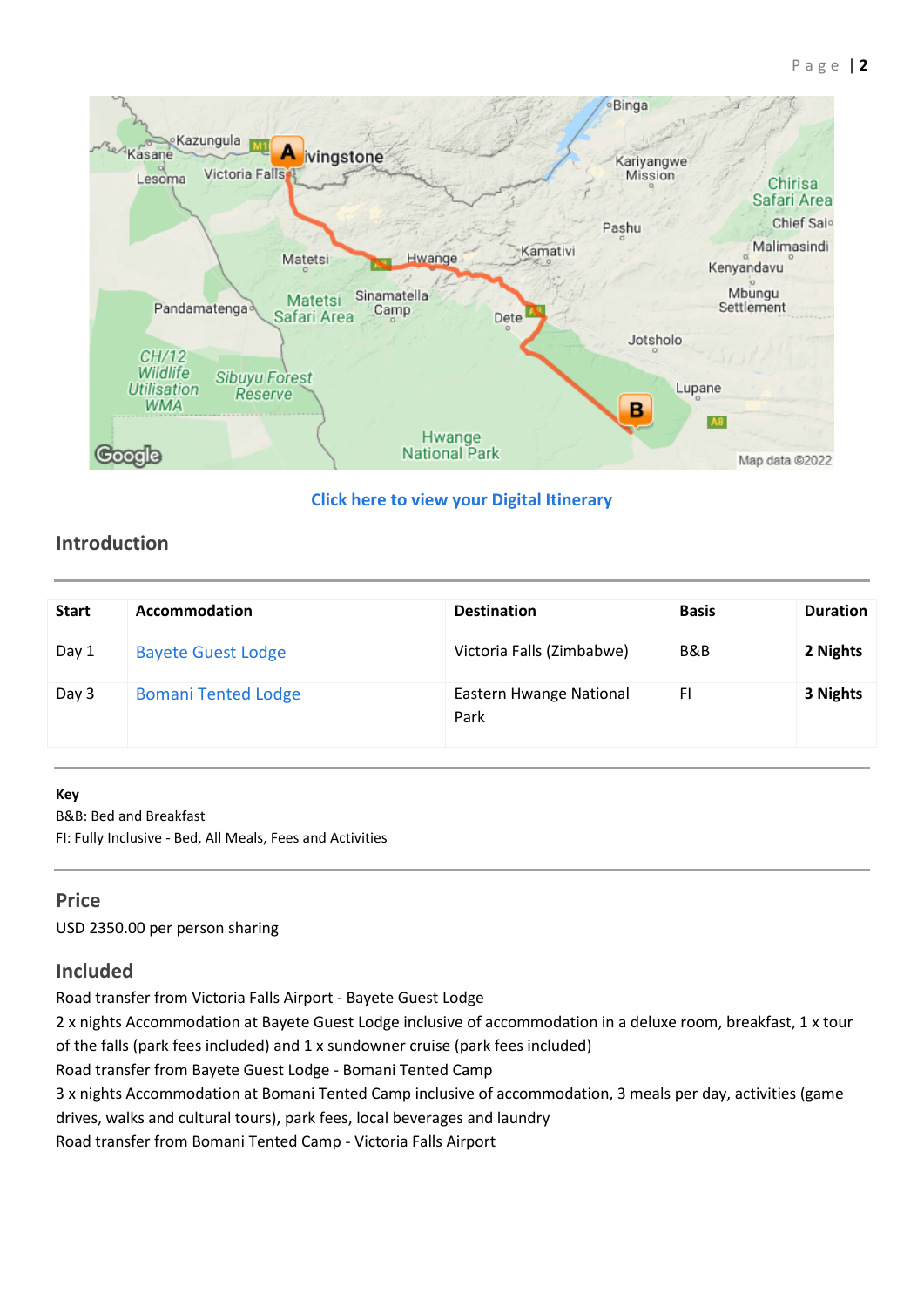## **Zimbabwe**

A nation of spectacular natural beauty, friendly people and rich culture, Zimbabwe's status as one of Africa's leading safari destinations was dampened for years by its political instability. But now that the country is transcending its strife and returning to a state of equilibrium, it is once again emerging as a vacation highlight of the continent. Victoria Falls – known to locals as 'The Smoke That Thunders' – is one of the seven natural wonders of the world and the sheer power of this massive body of water plunging into the Zambezi Gorge is awe-inspiring and unforgettable. Lake Kariba, with its game-rich shores and islands, is an idyllic safari spot featuring mind-blowing sunsets; Hwange National Park is known for its huge herds of elephants; and a kayak trip down the Zambezi through the Mana Pools National Park will appeal to the intrepid traveller, providing close encounters with crocodiles, hippos and a host of other wildlife.

## **Victoria Falls (Zimbabwe)**

Victoria Falls is one of the world's most impressive waterfalls. It is set on the magnificent Zambezi River which creates the border between Zambia and Zimbabwe. These spectacular falls can be easily visited and viewed from the Zimbabwean side. Considered to be the world's widest waterfalls, Victoria Falls measures an impressive 1708 metres in width. The small town of Victoria Falls, which lies adjacent to the waterfalls, serves as a great base from which to explore the many attractions this area of Zimbabwe has to offer. The surrounding area provides a wide range of adrenalin-filled activities for adventure lovers. Visitors can look forward to an array of wonderful activities including: scenic flights, micro lighting, white water rafting, bungee jumping, kayaking, and once-in-a-lifetime expeditions into the incredible Chobe National Park.

### **Transfers**

| Date | Company | <b>Pick Up</b>                                | Drop Off           | Time | <b>Vehicle</b>  |
|------|---------|-----------------------------------------------|--------------------|------|-----------------|
|      |         | Victoria Falls International Airport<br>[VFA] | Bayete Guest Lodge |      | <b>Transfer</b> |

## **Overnight: Bayete Guest Lodge [View iBrochure](https://wetu.com/iBrochure/6585_19669_54165)**

Bayete Guest Lodge has 30 rooms, surrounded by a lush tropical gardens which create an oasis in the heart of the quiet Victoria Falls residential area.

Bayete offers comfortable and affordable accommodation, just 2.6 km away from the Victoria Falls Centre and 22 km from the airport.

Deluxe and Executive rooms are available, as well as a honeymoon suite and a family cottage. The uniqueness of all of the different rooms makes Bayete suitable for couples, friends, families and corporate guests.

Central to the lodge is the large tear drop pool which is hugged by the Caldecott Boma and Ngwezi Tavern, where guests are welcome to relax and enjoy.

A full English breakfast is served to guests in the Caldecott Boma every day. Lunch and dinner are also available on special request and are delicious home cooked meals. BBQ's are available for group bookings or by special request.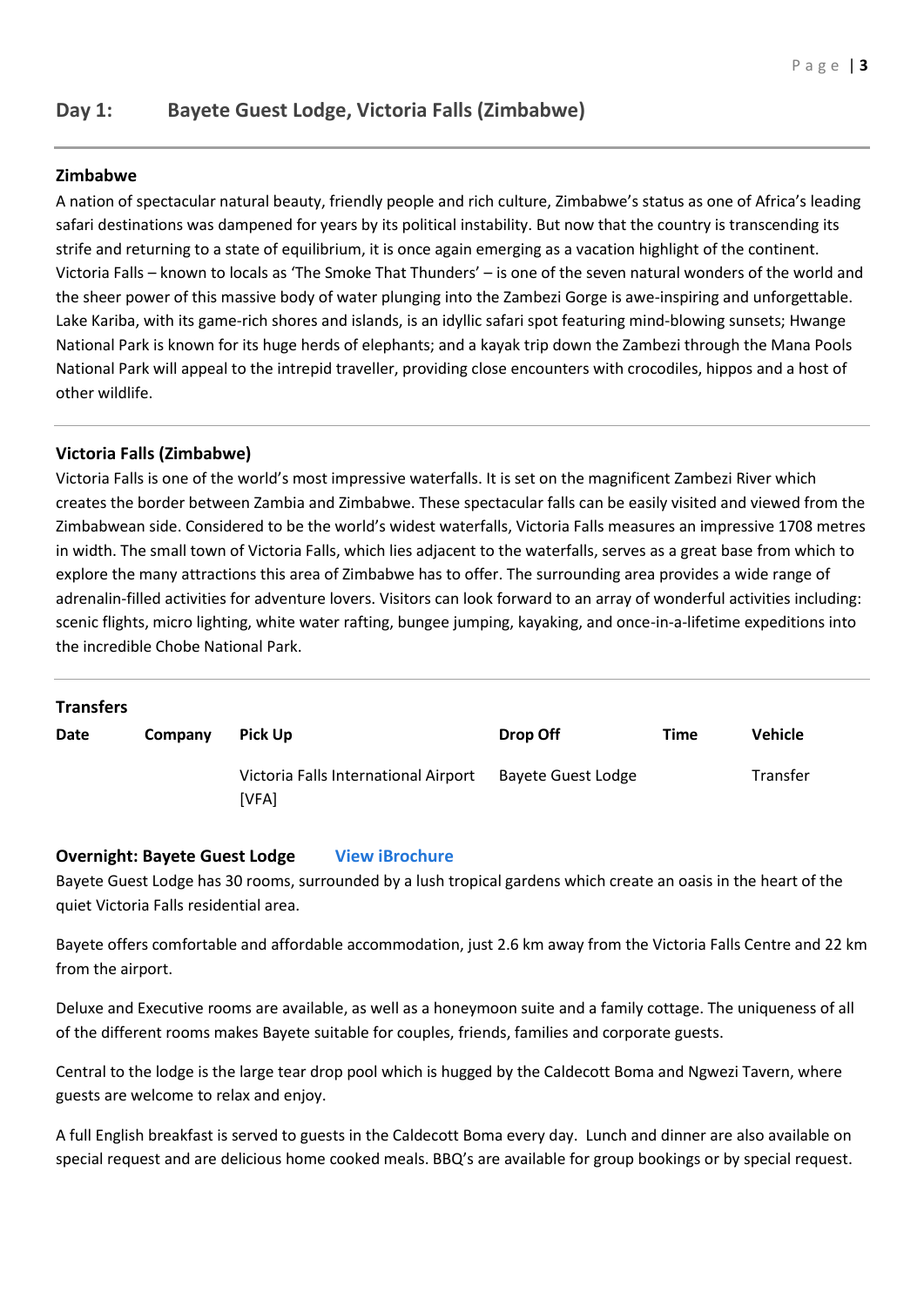

# **Basis**

Bed and Breakfast

# **Day 2: Bayete Guest Lodge, Victoria Falls (Zimbabwe)**

## **Basis**

Bed and Breakfast

# **Day 3: Bomani Tented Lodge, Eastern Hwange National Park**

## **Eastern Hwange National Park**

Located in western Zimbabwe, Hwange National Park (formerly Wankie Game Reserve) is the largest natural reserve in the country and is famous for its rich diversity of wildlife. Home to one of the biggest elephant populations in the world, as well as around 100 mammal species, the park is a wonderland for animal lovers. Several protected animals inhabit the awe-inspiring open landscapes, including the endangered wild dog, critically endangered black rhino, and rare roan and sable - along with lion, cheetah, and around 500 bird species. Adventurers can look forward to guided bush hikes, game drives, and horse riding safaris, all of which offer excellent photographic opportunities. Hwange boasts several unique natural features, most notably the natural seeps such as Nehimba and Shakwanki animals dig for water.

| <b>Transfers</b> |         |                           |                            |      |                |
|------------------|---------|---------------------------|----------------------------|------|----------------|
| <b>Date</b>      | Company | <b>Pick Up</b>            | Drop Off                   | Time | <b>Vehicle</b> |
|                  |         | <b>Bayete Guest Lodge</b> | <b>Bomani Tented Lodge</b> |      | Transfer       |

## **Overnight: Bomani Tented Lodge [View iBrochure](https://wetu.com/iBrochure/6585_19669_28575)**

This comfortable and well-appointed lodge is nestled in a remote and untouched corner on the edge of Hwange National Park in our 5000 acre private reserve, and is famous for its impressive herds of elephant, not to mention many other spectacular species of wildlife.

Our main lodge is built on a spectacular viewing platform and overlooks Bomani Pan. You can enjoy your breakfast while watching zebra and wildebeest quietly graze or sip a sundowner as giraffe and elephant soak up the day's final rays.